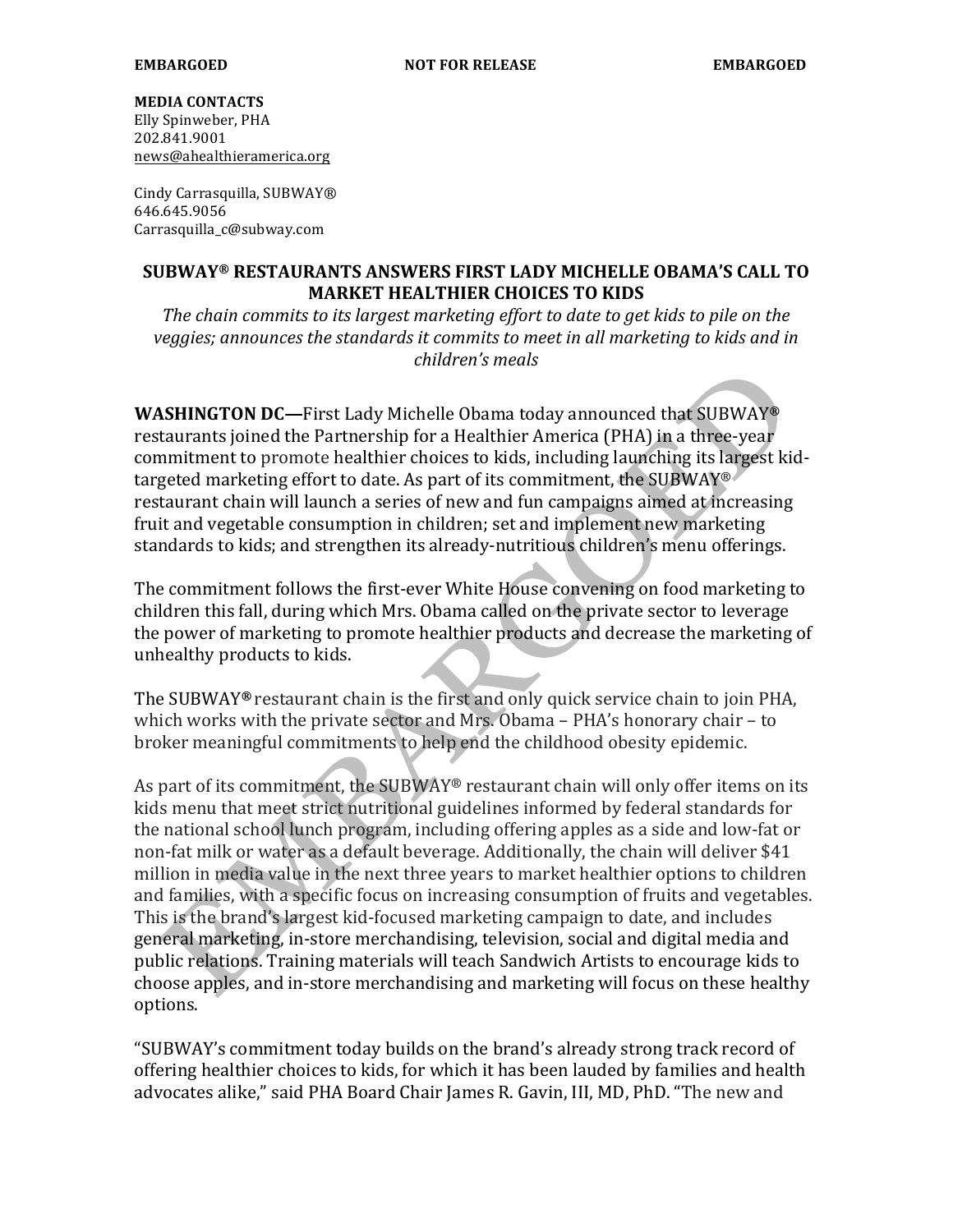significant investment it is making today will not only help make fruits and vegetables fun for kids, it will also offer busy moms and dads easy, healthy choices for their families when they're on the go."

"Ending childhood obesity is a cause that has been near and dear to SUBWAY® since we introduced the Fresh Fit for Kids Meals in 2007," said Suzanne Greco, vice president of R&D and Operations for the SUBWAY® brand. "With this partnership with PHA, we will now reach millions of kids as part of a healthier eating education campaign, making it our largest outreach campaign to date. From a sign on each restaurant's door that says 'Playtime Powered by Veggies' to a video collaboration with Disney's The Muppets, we will build upon our ongoing efforts to create even better choices for families. We hold ourselves to the highest standards in the industry when it comes to speaking to children and their families. Now we are letting everyone else know what that standard is."

Specifically, during each of the next three years, the SUBWAY® brand will:

- Offer on the SUBWAY® menu only kids' meals that are Fresh Fit for Kids™ meals and meet the following profiles<sup>1</sup>:
	- $\circ$  Nutrient Profile less than or equal to 600 calories, including no artificial trans fat, less than 10% of calories from saturated fat and less than 935 mg of sodium, in line with federal children's meal standards.
	- $\circ$  Food Profile all meals provide 1/2 cup fruit equivalent; and 3/4 cup vegetable equivalent; low-fat or nonfat milk<sup>2</sup> (or dairy equivalent) or water<sup>3</sup> as the default beverage. In addition, the SUBWAY® brand will work with PHA to develop bread options that meet dietary guidance.
	- $\circ$  Affordability Profile the brand will recommend its franchisees price Fresh Fit for Kids™ meals less than or equal to all items sold individually.
- Assist the selection of fruit with Fresh Fit for Kids™ meals by:
	- $\circ$  Providing training for staff to prompt taking of apples from cooler
	- o 
	in Placing messaging on/in Fresh Fit for Kids™ meal bag that promotes fruit selection.
- Implement policy with regard to marketing to children, such that any advertising on children's programming or targeting children meets the profiles set above.
- Deliver \$41 million in media value over the next three years in marketing and advertising specifically targeted to children to encourage healthy eating, fruits

<sup>&</sup>lt;sup>1</sup>Theses profiles are not intended to restrict parents from requesting and receiving changes to any meal that they order for their children.

 $2$  Low-fat (1%) and nonfat milk and soy beverages (calcium and vitamin D fortified); Flavored milk is not recommended, but if flavored milk is offered, it should have no more than 130 calories per 8 oz. without any artificial color, flavor or sweeteners.

<sup>&</sup>lt;sup>3</sup> Water has no nutritive or nonnutritive sweeteners, no artificial flavors, no preservatives, no dyes, no stimulants or depressants, no calories. Carbonation is permitted.